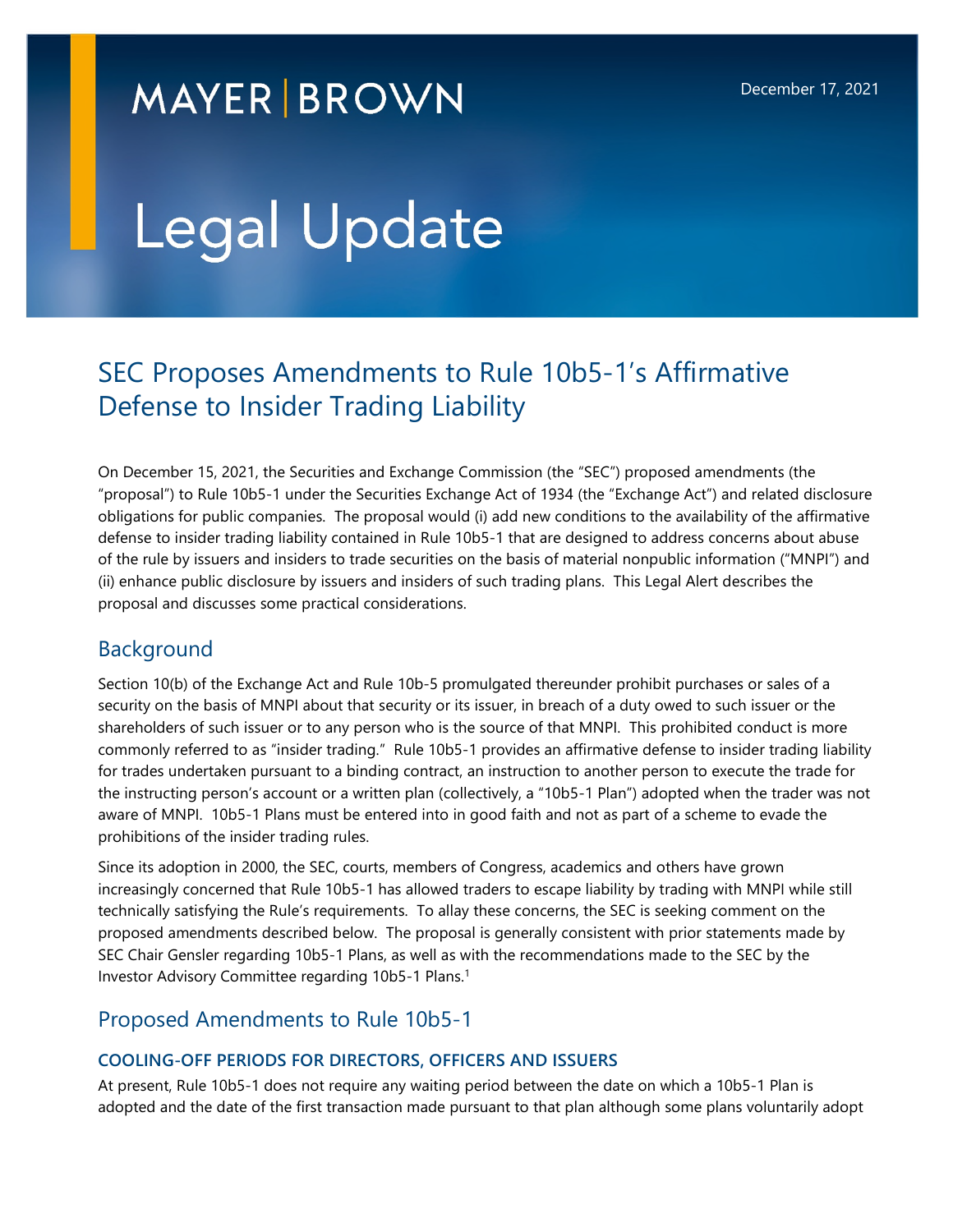a cooling-off period. Under the proposal, in order to qualify for the affirmative defense provided by Rule 10b5-1:

- $\bullet$  10b5-1 Plans adopted by a director or officer<sup>2</sup> would be required to include a minimum 120-day cooling-off period between adoption and any purchase or sale made pursuant to the 10b5-1 Plan; and
- 10b5-1 Plans adopted by an issuer would be required to include a minimum 30-day cooling-off period between adoption and any purchase or sale made pursuant to the 10b5-1 Plan.

The proposal solicits comment on a number of issues relating to the cooling-off period, including on the length of the proposed cooling-off periods, whether the proposed cooling-off period should be limited to directors and officers and whether a different period is appropriate for issuers.

The proposal would clarify that a "modification" of an existing 10b5-1 Plan would be deemed to be a termination of such 10b5-1 Plan and restart the applicable cooling-off period. Specifically: any cancellation of one or more trades would constitute a "modification." The proposal does not otherwise define the term "modification" and does not provide any *de minimis* modification exception.

#### **DIRECTOR AND OFFICER CERTIFICATIONS**

Under the proposal, at the time a 10b5-1 Plan is adopted (or modified) directors and officers would be required to certify in writing that they: (i) were not aware of MNPI about the issuer or its securities; and (ii) are adopting (or modifying) the 10b5-1 Plan in good faith and not as part of a scheme to evade the prohibitions of the Exchange Act's Section 10(b) or Rule 10b-5. Directors and officers would be required to furnish these written certifications to the issuer "promptly" and personally retain them for a period of ten years.<sup>3</sup> The proposal would not require filing of these certifications with the SEC. The SEC's proposing release (but not the proposed rule itself) states that the "proposed certification would not be an independent basis of liability for directors and officers" under the insider trading rules.

#### **PROHIBITION ON OVERLAPPING 10B5-1 PLANS AND LIMITS ON SINGLE TRADE 10B5-1 PLANS FOR ALL TRADERS**

The proposal would eliminate Rule 10b5-1's affirmative defense for trades by *any trader* (*i.e.*, beyond directors, officers and issuers) who has established multiple overlapping 10b5-1 Plans for open market purchases or sales of the same class of securities. Transactions with the issuer, such as employee stock purchase plans ("ESPPs") or dividend reinvestment plans ("DRIPs") would be excluded from this prohibition of overlapping plans.

Additionally, the proposal would limit the availability of the affirmative defense to one "single-trade" 10b5-1 Plan during any 12-month period.

#### **GOOD FAITH OPERATION**

As mentioned, Rule 10b5-1 currently requires that 10b5-1 Plans be entered into in good faith and not as part of a plan or scheme to evade the insider trading rules. In order to clarify that cancellations or modifications of a 10b5-1 Plan may not be conducted in a manner to benefit from MNPI, the proposal would amend the Rule to require that 10b5-1 Plans be entered into *and operated* in good faith.

#### Proposed New Disclosure Requirements for Public Companies and Insiders

#### **PUBLIC COMPANY DISCLOSURES**

At present, there are no disclosure requirements concerning the adoption, termination or use of 10b5-1 Plans by issuers or insiders, and issuers are not required to disclose their insider trading policies or procedures. The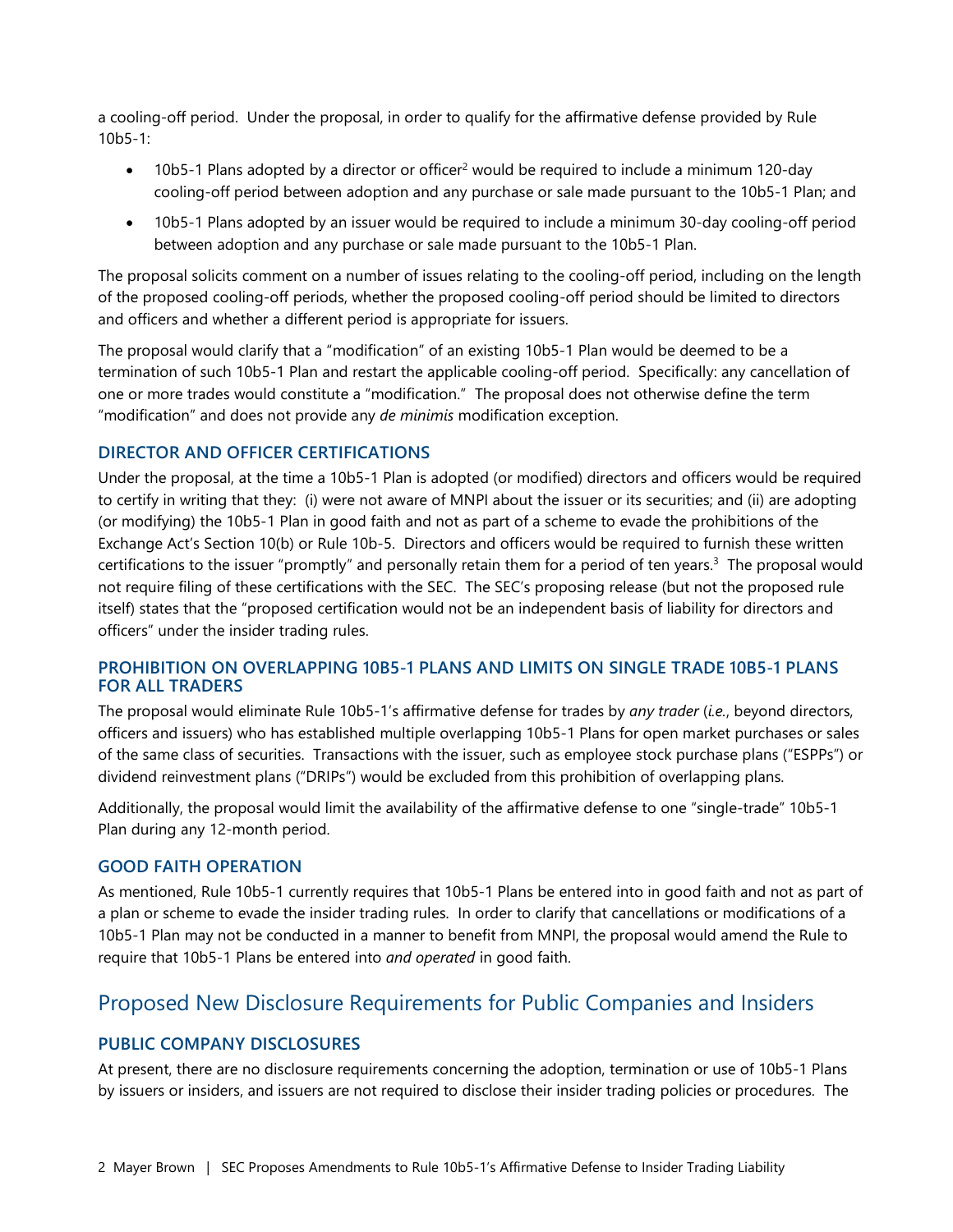proposal would add a new Item 408 to Regulation S-K and amend Forms 10-Q, 10-K and 20-F to require such disclosure. The proposed disclosures would be subject to the Sarbanes-Oxley Act Section 302 certifications.

Under the proposal, public companies reporting using the domestic forms (*e.g.*, Form 10-Q and Form 10-K) would be required to provide quarterly disclosure of the adoption or termination of 10b5-1 Plans and other trading arrangements for the company, and its directors and officers. Disclosures would be required to include material terms of the 10b5-1 Plan or arrangement, such as the date of adoption or termination, the duration of the 10b5-1 Plan or arrangement, the aggregate number of securities to be sold or purchased pursuant to the 10b5-1 Plan or arrangement and whether the arrangement is intended to satisfy the requirements for use of Rule 10b5-1's affirmative defense.

Public companies would also be required to disclose whether they have adopted insider trading policies and procedures reasonably designed to promote compliance with the insider trading laws. If a company has not adopted such policies and procedures, it would be required to disclose why it has not done so. Registrants that use the domestic forms would be required to make these disclosures annually in their annual report on Form 10-K, and foreign private issuers would similarly be required to include this information in their annual Form 20-F filings. The proposing release states:

[R]egistrants should endeavor to provide detailed and meaningful information from which investors can assess the sufficiency of their insider trading policies and procedures. For example investors may find useful [. . .] information on the issuer's process for analyzing whether directors, officers, employees, or the issuer itself when conducting an open-market share repurchase have material nonpublic information; the issuer's process for documenting such analyses and approving requests to purchase or sell its securities; or how the issuer enforces compliance with any such policies and procedures it may have.

The proposal would also create new obligations for executive compensation disclosure. Specifically, new tabular disclosure would be required to list for each director and named executive officer:

- each option award (including the number of securities underlying the award, the date of grant, the grant date fair value and the option's exercise price) granted within 14 calendar days before or after the filing of a periodic report, an issuer share repurchase or the filing or furnishing of a current report on Form 8-K that contains MNPI; and
- the market prices of the underlying securities the trading days before and after the disclosure of the MNPI.

In addition, to the tabular disclosures, the proposal would require narrative disclosure about the company's option grant policies and practices regarding the timing of option grants and the release of MNPI, including how the board determines when to grant options and whether, and if so, how, the board or compensation committee takes MNPI into account when determining the timing and terms of an award. This disclosure would be required to be included in annual reports on Form 10-K<sup>4</sup> and proxy and information statements related to the election of directors, approval or compensation plans or solicitations of advisory votes to approve executive compensation. Unlike other executive compensation disclosure, emerging growth companies ("EGCs") and smaller reporting companies ("SRCs") would not be exempt from these disclosure requirements.

#### **INSIDER OBLIGATIONS UNDER SECTION 16 OF THE EXCHANGE ACT**

Persons reporting transactions on a Form 4 or Form 5 pursuant to Section 16 under the Exchange Act would be required to identify whether the reported transaction was executed pursuant to a 10b5-1 Plan. In addition, such persons could voluntarily indicate that the transaction was made pursuant to a pre-planned contact or instruction that is not intended to satisfy the conditions of Rule 10b5-1.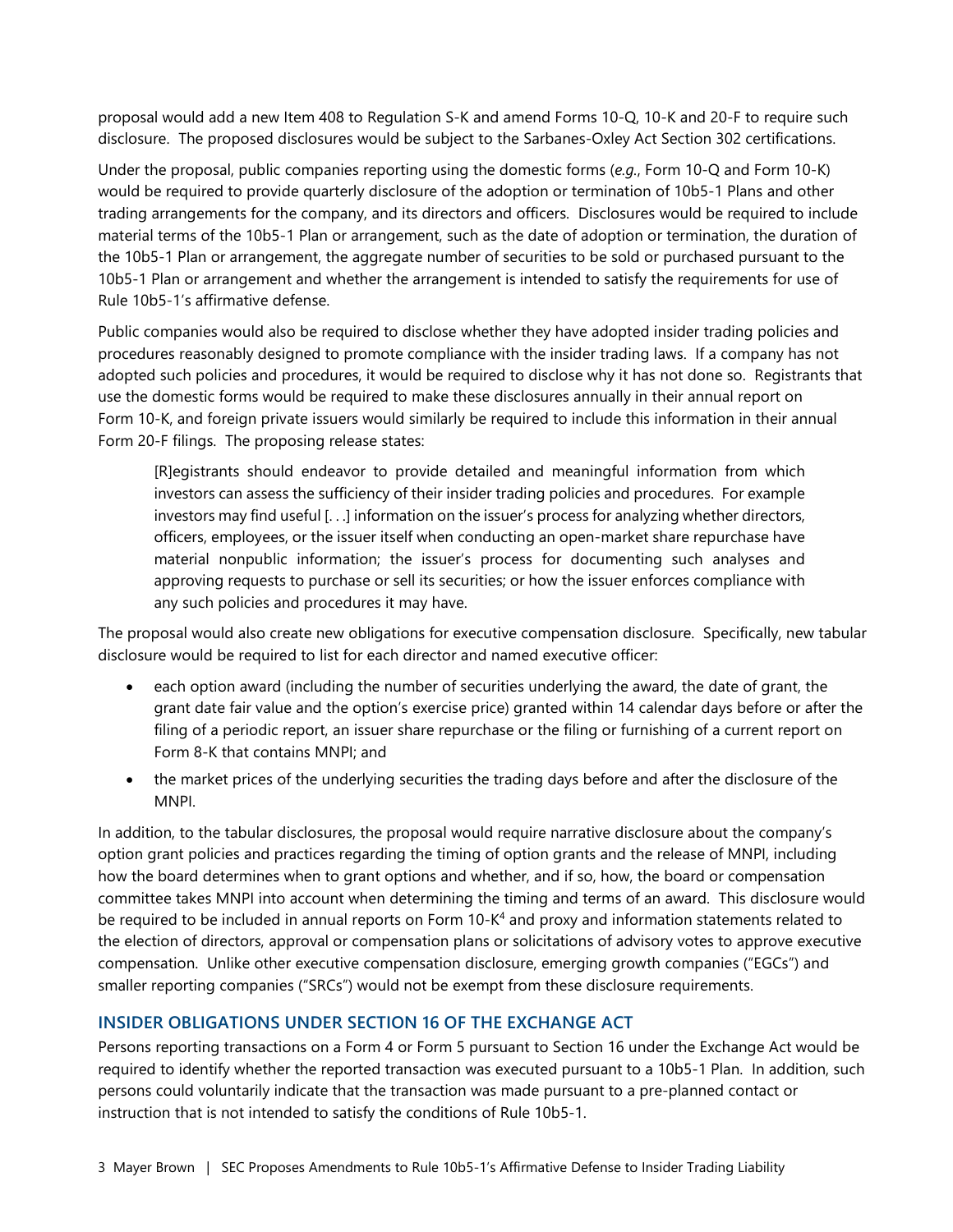Relatedly, the proposal would that require *bona fide* gifts of securities, whether as part of a 10b5-1 Plan or not, be reported on a Form 4 by the end of the second business day following the gift. Currently, these transactions are reportable on a Form 5, which is filed once a year within 45 days after the issuer's fiscal year end.

#### **PRACTICAL CONSIDERATIONS**

Although the amendments to Rule 10b5-1 are just in the proposal stage, and there may be changes before any final amendments are adopted, the proposal illuminates concerns that the SEC has with 10b5-1 Plans. Companies may want to use the proposal as a framework for an internal analysis of their current Rule 10b5-1 practices. For example, companies not currently requiring cooling-off periods following the adoption or modification of a 10b5-1 Plan by officers or directors may want to consider voluntarily instituting such a requirement, although for now perhaps for a shorter period than the 120 days proposed by the SEC. Companies that already require a cooling-off period might assess whether the length is appropriate. Similarly, companies might evaluate whether they should place or modify limits on cancellation of 10b5-1 Plans or on the number of 10b5-1 Plans that an individual may maintain simultaneously. While companies and their directors and officers do not need to change their Rule 10b5-1 practices until a final rule has been adopted and becomes effective, the time is right to analyze their practices and consider whether to modify any existing procedures in light of the proposal and its underlying concerns.

Because the proposal would add specific disclosure requirements regarding insider trading policies and procedures, now would be a good time for companies to generally review both their insider trading policies and procedures to determine if any updates are advisable.

The proposal will increase visibility of insider gifts of company securities and Chair Gensler made clear in his statement in support of the proposal that "charitable gifts of securities are subject to insider trading laws."<sup>5</sup> In this environment, companies may want to review their insider trading policies to consider whether it would be appropriate to add or modify provisions addressing the extent to which their insider trading policies apply to gifting.

If the SEC adopts final rules requiring quarterly disclosures regarding adoption or termination of 10b5-1 Plans, companies will need to devise appropriate disclosure controls to gather this information on a timely basis. Companies should start thinking about how they would implement such disclosure controls.

The proposal is subject to a 45-day comment period from the date it is published in the *Federal Register*.

*See* the SEC's [announcement and proposing release.](https://www.sec.gov/news/press-release/2021-256) 

| For more information about the topics raised in this Legal Update, please contact any of the following authors. |                         |                        |                         |
|-----------------------------------------------------------------------------------------------------------------|-------------------------|------------------------|-------------------------|
| John R. Ablan                                                                                                   | Jonathan H. Pacheco     | Anna T. Pinedo         | Laura D. Richman        |
| +1 312 701 8018                                                                                                 | +1 202 263 3308         | +1 212 506 2275        | +1 312 701 7304         |
| jablan@mayerbrown.com                                                                                           | jpacheco@mayerbrown.com | apinedo@mayerbrown.com | Irichman@mayerbrown.com |